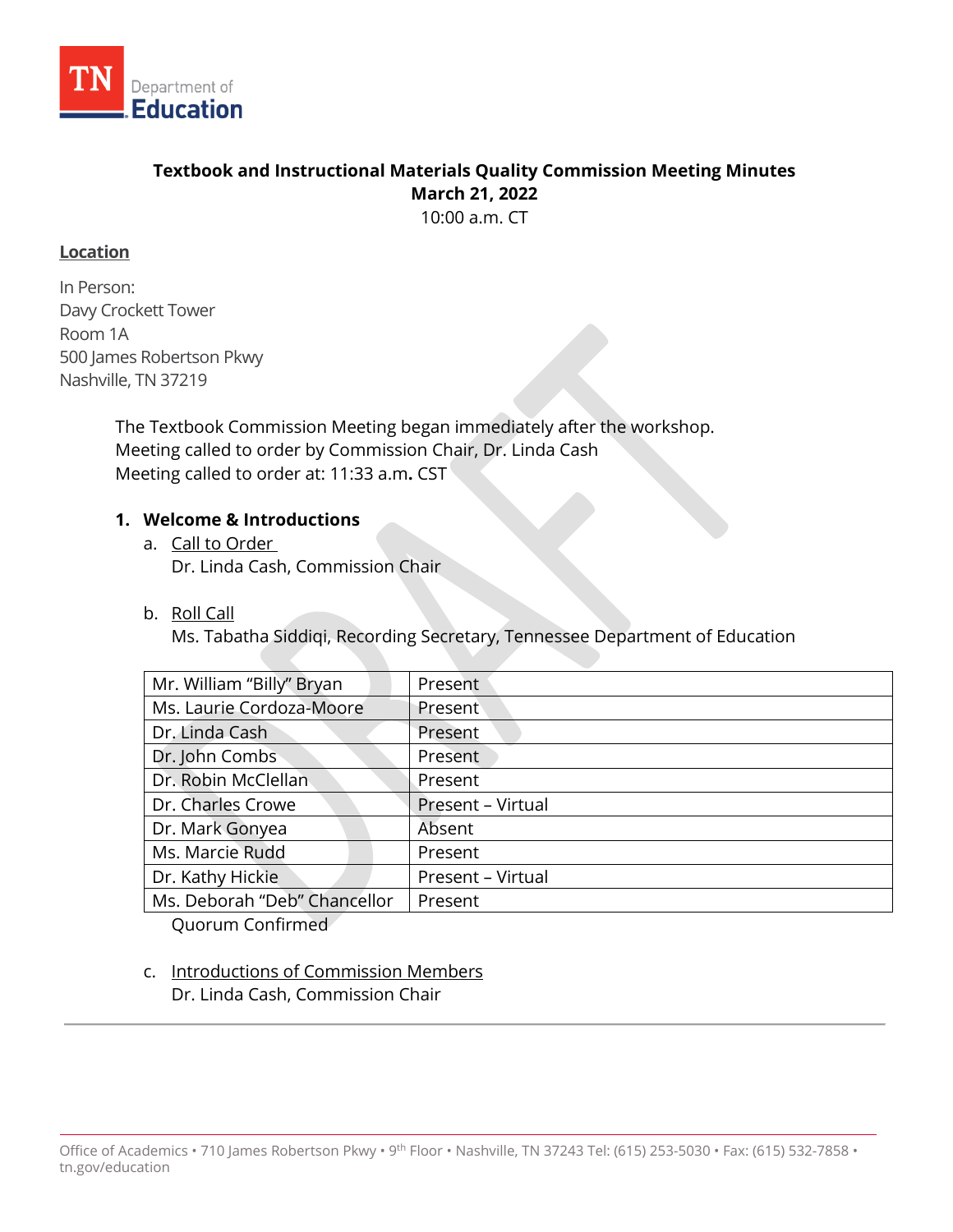

# **2. Consent Items (Voice Vote)**

a. Adoption of Agenda Dr. Linda Cash, Commission Chair

Motion to adopt agenda made by Mr. William (Billy) Bryan Motion seconded by Dr. John Combs Dr. Linda Cash, Commission Chair, requested a voice vote Unanimous approval of agenda

#### **3. Consent Items (No Vote)**

- a. Substitutions
	- Dr. Linda Cash, Commission Chair
	- For the record: There were no materials substitutions submitted to the Textbook Commission for the Commission to review during this meeting.
- b. Acknowledgement of Bids Submitted for Schedule B
	- Dr. Linda Cash, Commission Chair
	- For the record: The Commission acknowledges the 17 publishers who submitted instructional materials bids by the March 4, 2022, 10:30 a.m. CST, deadline set by this commission.

Math Bids Received for Schedule B: March 2022

- 1. Accelerate Learning: K-8
- 2. Amplify: 6-8
- 3. Bedford, Freeman & Worth: Statistics
- 4. Big Ideas Learning: 6-8, Traditional High School Math
- 5. Cengage Learning, INC: Precalculus, Statistics
- 6. CPM: 6-8, Traditional Math, Integrated Math, Precalculus, Statistics, Calculus
- 7. Curriculum Associates: K-8
- 8. Great Minds: K-5
- 9. Houghton Mifflin Harcourt: K-8, Traditional Math, Statistics, Precalculus, Calculus
- 10. Imagine Learning: K-8, Traditional Math, Integrated Math, Precalculus, Statistics
- 11. Mathspace: Traditional Math, Integrated Math
- 12. McGraw Hill: K-8, Traditional Math, Precalculus, Statistics
- 13. NS4ed: Traditional Math
- 14. Open Up Resources: K-8 Math, Traditional Math
- 15. Pearson Virtual Schools: K-8, Traditional Math, Statistics, Precalculus, Calculus
- 16. Savvas: K-8, Traditional Math, Integrated Math, Precalculus, Statistics, Calculus
- 17. Zearn: K-8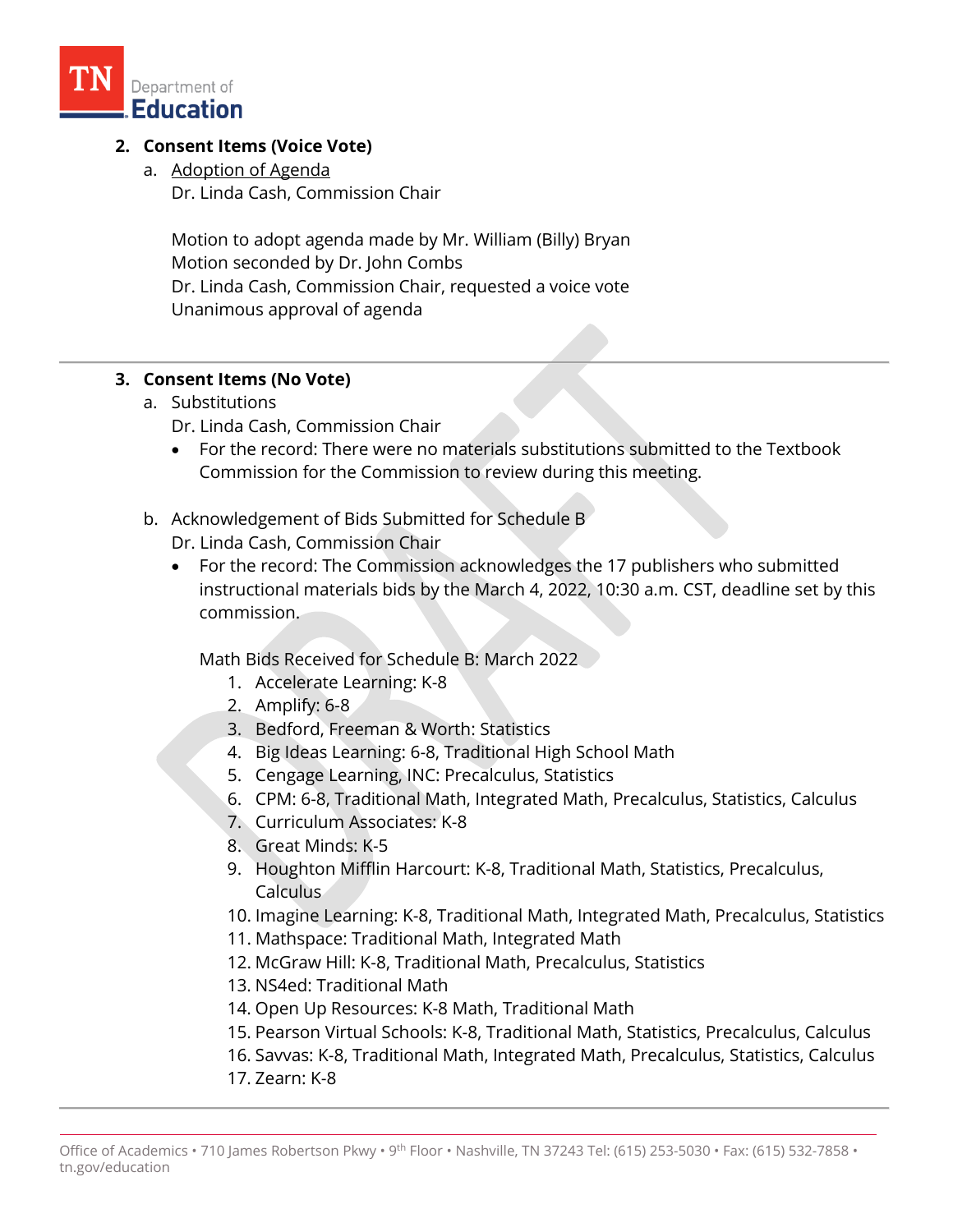

# **4. Action Items (Roll Call Vote)**

- a. Election of a Chair
	- Dr. Linda Cash, Commission Chair
	- TCA-49-6-2201(f) requires that at the first regular meeting in each calendar year the members of the Commission shall elect a Chair for a one-year term or until a successor is elected.

Motion to elect Dr. Linda Cash as Chair made by Dr. John Combs Motion seconded by Mr. William "Billy" Bryan Dr. Linda Cash, Commission Chair, requested a roll call vote

| Mr. William "Billy" Bryan    | Aye               |
|------------------------------|-------------------|
| Ms. Laurie Cordoza-Moore     | Aye               |
| Dr. Linda Cash               | Aye               |
| Dr. John Combs               | Aye               |
| Dr. Robin McClellan          | Non-voting Member |
| Dr. Charles Crowe            | Aye - Virtual     |
| Dr. Mark Gonyea              | Absent            |
| Ms. Marcie Rudd              | Aye               |
| Dr. Kathy Hickie             | Aye - Virtual     |
| Ms. Deborah "Deb" Chancellor | Aye               |

Dr. Linda Cash unanimously confirmed as Commission Chair for another year

#### b. Election of a Vice-Chair

Dr. Linda Cash, Commission Chair Motion to elect Dr. John Combs as Vice-Chair made by Dr. Linda Cash Motion seconded by Mr. William "Billy" Bryan Call for cease of nominations made by Ms. Deborah "Deb" Chancellor Dr. Linda Cash, Commission Chair, requested a roll call vote

| Mr. William "Billy" Bryan    | Aye               |
|------------------------------|-------------------|
| Ms. Laurie Cordoza-Moore     | Aye               |
| Dr. Linda Cash               | Aye               |
| Dr. John Combs               | Aye               |
| Dr. Robin McClellan          | Non-voting Member |
| Dr. Charles Crowe            | Aye - Virtual     |
| Dr. Mark Gonyea              | Absent            |
| Ms. Marcie Rudd              | Aye               |
| Dr. Kathy Hickie             | Aye - Virtual     |
| Ms. Deborah "Deb" Chancellor | Aye               |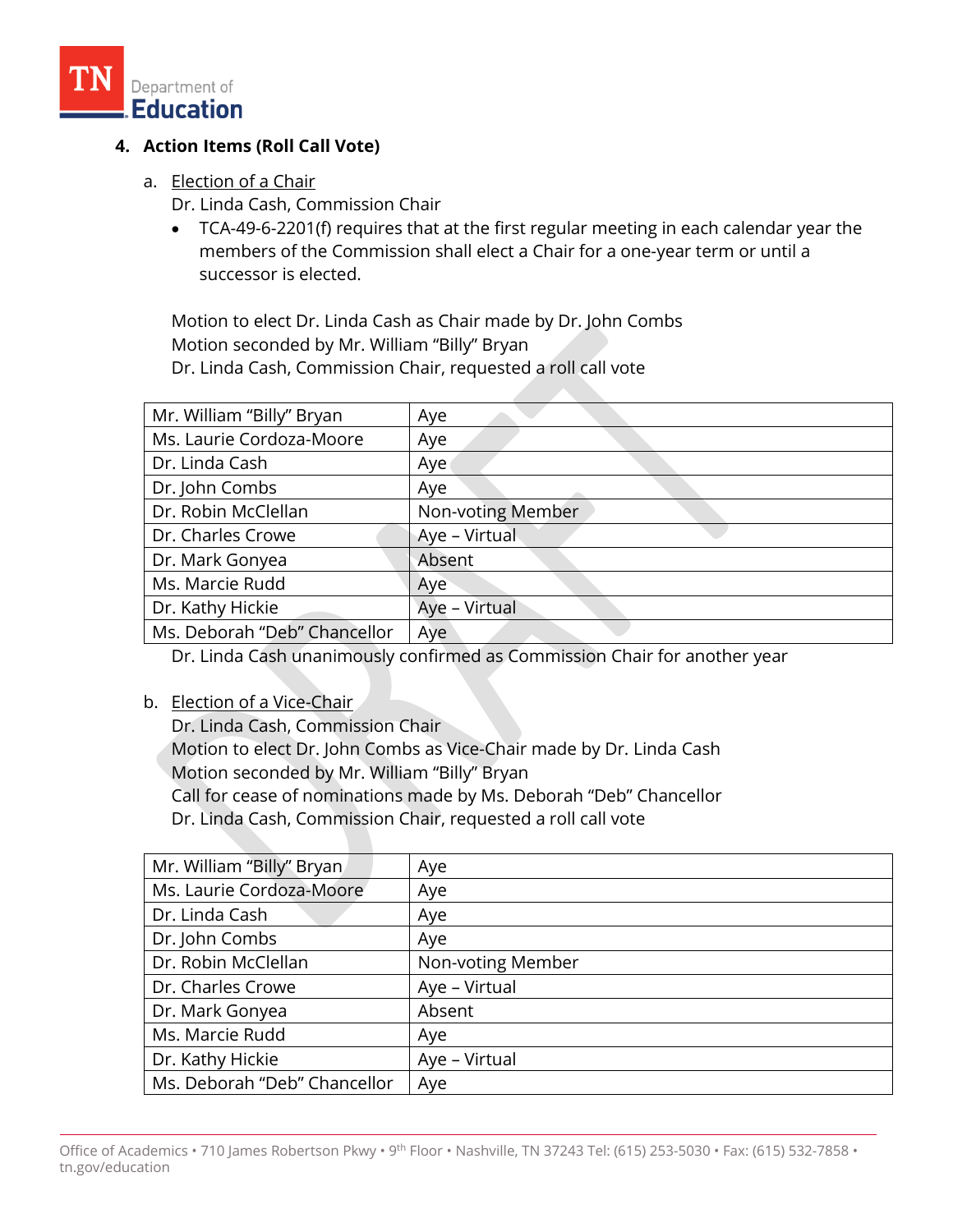

Dr. John Combs unanimously confirmed as Commission Vice-Chair for another year

- c. Approval of Minutes, February 1, 2022 Dr. Linda Cash, Commission Chair Motion to approve minutes from February 1, 2022 made by Mr. William "Billy" Bryan Motion seconded by Ms. Marcie Rudd Dr. Linda Cash, Commission Chair, requested a voice vote Minutes unanimously approved
- d. Approval of Advisory Panelists
	- Dr. Linda Cash, Commission Chair

"The Commission is voting to hire the 37 panelists, who met the cut score on the advisory panelist application set by the Commission. We are requesting the department contract with these 37 individuals. Further, we request the department send out letters on behalf of the Commission to inform all applicants on the status of their applications."

Motion to approve Advisory Panelists made by Dr. John Combs Motion seconded by Mr. William "Billy" Bryan Dr. Linda Cash, Commission Chair, requested a voice vote Advisory Panelists unanimously approved

e. Adoption Schedule C

Dr. Linda Cash, Commission Chair

"The Commission is voting to postpone the Science adoption by one year and engage in an off-cycle review of virtual materials. The schedule provided in the workshop materials will represent the current approved schedule for adoptions with the addition of the off cycle virtual materials review during the 2022-2023 academic year."

Motion to adopt Schedule C made by Ms. Marcie Rudd Motion seconded by Mr. William "Billy" Bryan Dr. Linda Cash, Commission Chair, requested a voice vote Schedule C unanimously approved for adoption

f. Approval of Instructional Materials Rubric Cut Scores for Math Dr. Linda Cash, Commission Chair

> "The Commission is voting to set the cut score for the instructional materials scoring rubric for mathematics as 100% for the inclusion of standards and 80% for the remaining indicators on the rubric."